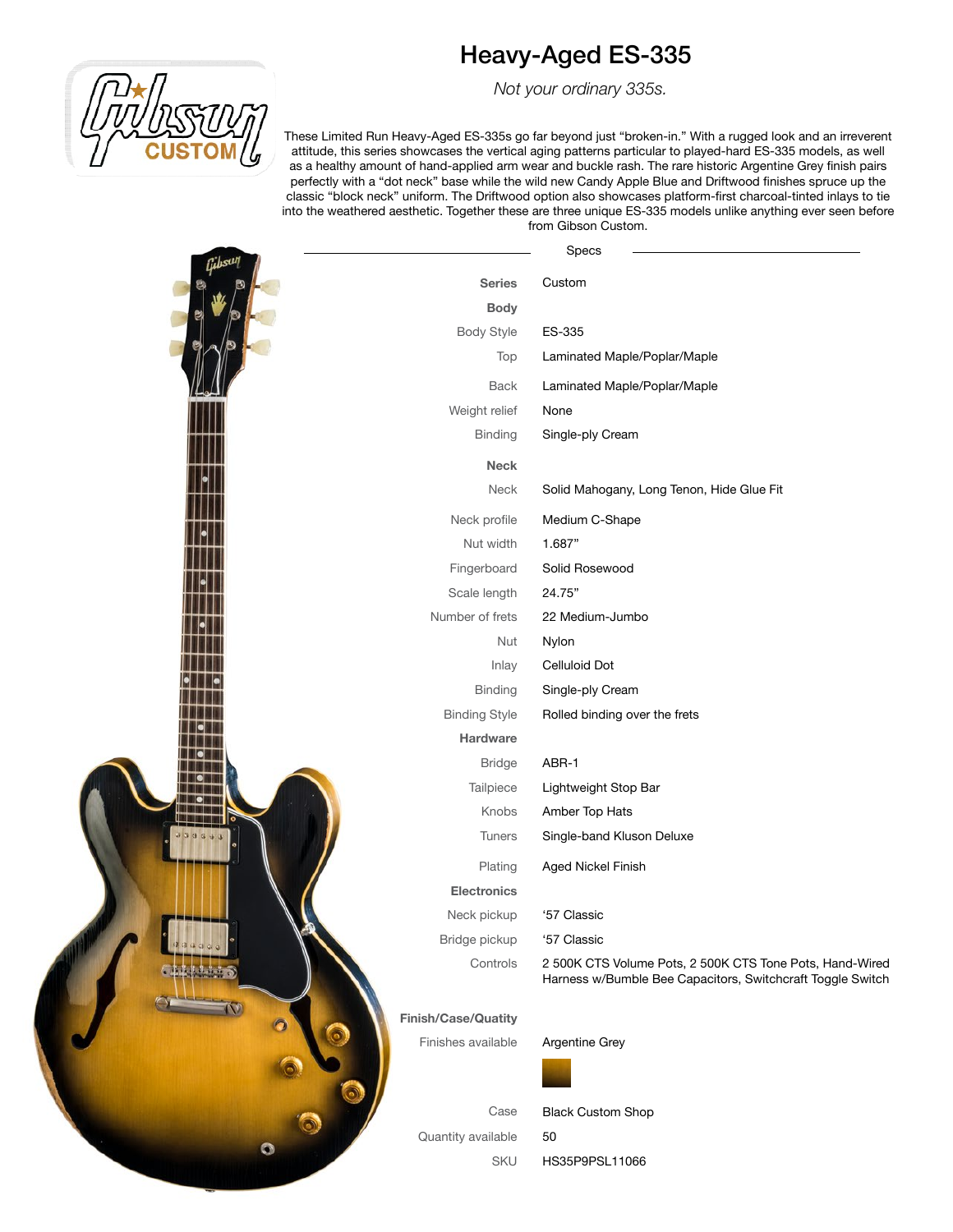# Heavy-Aged ES-335

 *Not your ordinary 335s.*

These Limited Run Heavy-Aged ES-335s go far beyond just "broken-in." With a rugged look and an irreverent attitude, this series showcases the vertical aging patterns particular to played-hard ES-335 models, as well as a healthy amount of hand-applied arm wear and buckle rash. The rare historic Argentine Grey finish pairs perfectly with a "dot neck" base while the wild new Candy Apple Blue and Driftwood finishes spruce up the classic "block neck" uniform. The Driftwood option also showcases platform-first charcoal-tinted inlays to tie into the weathered aesthetic. Together these are three unique ES-335 models unlike anything ever seen before from Gibson Custom.

| :JıstH    |                      | Specs                                                                                                                  |
|-----------|----------------------|------------------------------------------------------------------------------------------------------------------------|
|           | <b>Series</b>        | Custom                                                                                                                 |
|           | <b>Body</b>          |                                                                                                                        |
|           | <b>Body Style</b>    | ES-335                                                                                                                 |
|           | Top                  | Laminated Maple/Poplar/Maple                                                                                           |
|           | <b>Back</b>          | Laminated Maple/Poplar/Maple                                                                                           |
|           | Weight relief        | None                                                                                                                   |
|           | <b>Binding</b>       | Single-ply Cream                                                                                                       |
|           | Neck                 |                                                                                                                        |
|           | Neck                 | Solid Mahogany, Long Tenon, Hide Glue Fit                                                                              |
|           | Neck profile         | Medium C-Shape                                                                                                         |
|           | Nut width            | 1.687"                                                                                                                 |
|           | Fingerboard          | Solid Rosewood                                                                                                         |
|           | Scale length         | 24.75"                                                                                                                 |
|           | Number of frets      | 22 Medium-Jumbo                                                                                                        |
|           | <b>Nut</b>           | Nylon                                                                                                                  |
|           | Inlay                | Celluloid Block                                                                                                        |
|           | <b>Binding</b>       | Single-ply Cream                                                                                                       |
|           | <b>Binding Style</b> | Rolled binding over the frets                                                                                          |
|           | Hardware             |                                                                                                                        |
|           | <b>Bridge</b>        | ABR-1                                                                                                                  |
|           | Tailpiece            | Lightweight Stop Bar                                                                                                   |
|           | Knobs                | Black Top Hats w Silver Inserts                                                                                        |
|           | <b>Tuners</b>        | Double-band Kluson Deluxe                                                                                              |
|           | Plating              | Aged Nickel Finish                                                                                                     |
|           | <b>Electronics</b>   |                                                                                                                        |
|           | Neck pickup          | '57 Classic                                                                                                            |
|           | Bridge pickup        | '57 Classic                                                                                                            |
| duinini . | Controls             | 2 500K CTS Volume Pots, 2 500K CTS Tone Pots, Hand-Wired<br>Harness w/Bumble Bee Capacitors, Switchcraft Toggle Switch |
| Ð         | Finish/Case/Quatity  |                                                                                                                        |
|           | Finishes available   | Candy Apple Blue                                                                                                       |
|           |                      |                                                                                                                        |
|           | Case                 | <b>Black Custom Shop</b>                                                                                               |
| $\bullet$ | Quantity available   | 50                                                                                                                     |
|           | SKU                  | HS35P9PSL11039                                                                                                         |
|           |                      |                                                                                                                        |